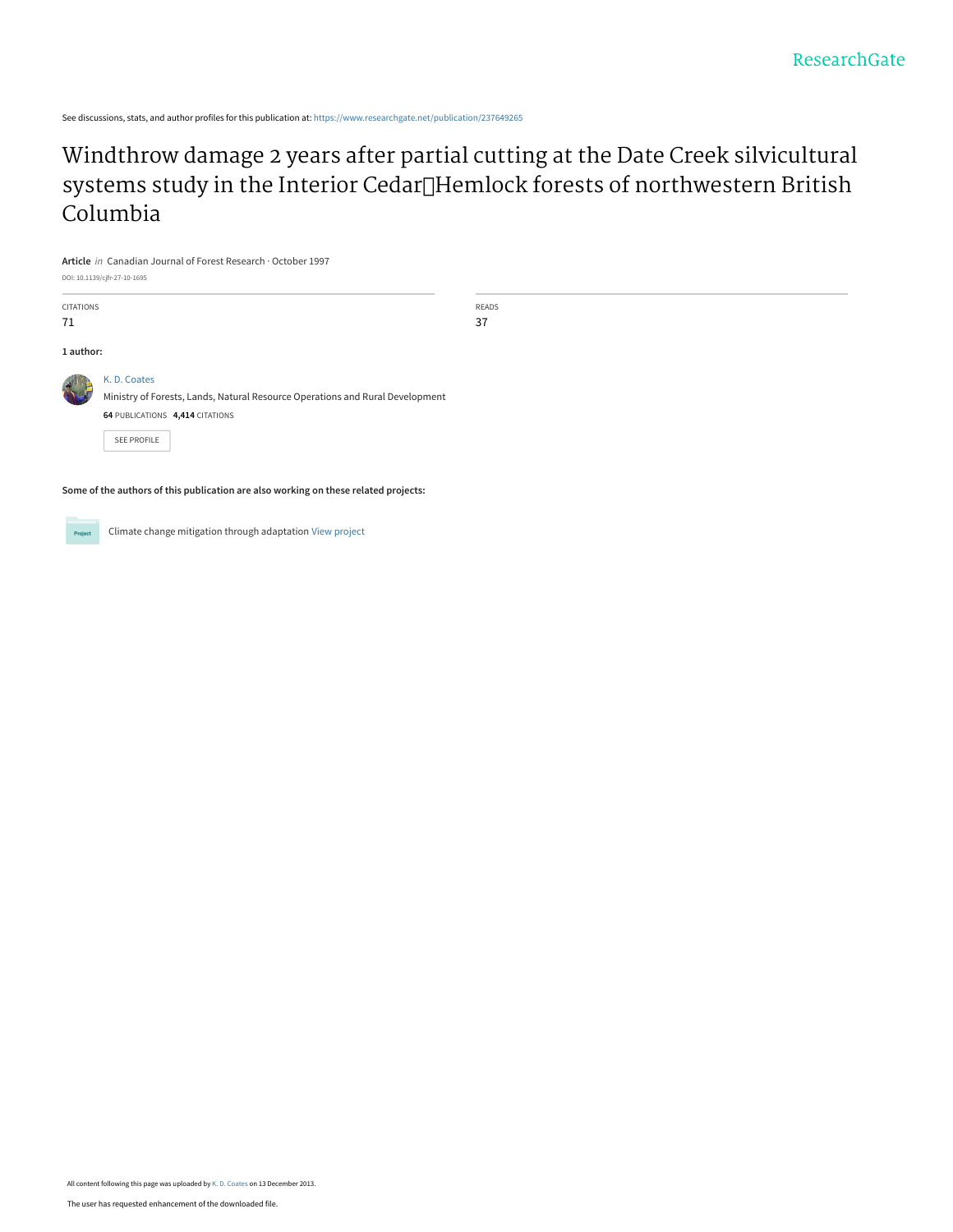## NOTE

# Windthrow damage 2 years after partial cutting at the Date Creek silvicultural systems study in the Interior Cedar–Hemlock forests of northwestern British Columbia

K. Dave Coates

**Abstract**: Partial cutting that removed either 30 or 60% of the volume as single trees or small groups up to 0.5 ha had little effect on wind damage to merchantable trees (≥17.5 cm diameter). On average, 6.7 stems per hectare of windthrow occurred across unlogged and logged units, representing approximately 1.9% of the standing trees. Over 2 years, 0.63 m<sup>2</sup>·ha<sup>-1</sup> of merchantable basal area was damaged, or 1.5% of the original standing basal area. In the partial cuts, 2.2% of the trees were damaged compared with 1.1% in unlogged areas. The 1.1% increase in damage in partial cut units was well below the 10% effect size considered large enough to warrant either management intervention or to deem the partial cutting a failure. The greatest wind damage occurred in the old-growth stands. For 8 of the 9 tree species examined, no individual tree characteristics seemed to predispose them to wind damage. *Abies amabilis* (Dougl. ex Loud.) Dougl. ex J. Forbes, *Populus tremuloides* Michx., and *Abies lasiocarpa* (Hook.) Nutt. were the most susceptible species to windthrow.

**Résumé** : La coupe partielle, où 30 ou 60% du volume par pieds d'arbre ou par trouées ne dépassant pas 0,5 ha avait été enlevé, avait peu d'effet sur les dommages causés par le vent aux tiges marchandes (≥17,5 cm de diamètre). En moyenne, 6,7 tiges à l'hectare étaient renversées par le vent dans les unités récoltées et non récoltées; ce qui représentait approximativement 1,9% des arbres sur pied. Sur une période de 2 ans, 0,63 m<sup>2</sup>·ha<sup>-1</sup> de surface terrière marchande avait été endommagée ou 1,5% de la surface terrière sur pied. Dans les coupes partielles, 2,2% des arbres avaient été endommagés comparativement à 1,1% dans les zones non coupées. L'augmentation de 1,1% des dommages dans les unités soumises à la coupe partielle était nettement inférieure à 10% qui est considérée comme une augmentation dont l'effet est suffisamment important pour nécessiter une intervention ou qualifier la coupe partielle d'échec. Les dommages dus au vent les plus importants sont survenus dans les vieux peuplements. Dans le cas de 8 des 9 espèces d'arbres examinées, aucune caractéristique individuelle des arbres semblait les prédisposer aux dommages dus au vent. *Abies amabilis* (Dougl. ex Loud.) Dougl. ex J. Forbes, *Populus tremuloides* Michx. et *Abies lasiocarpa* (Hook.) Nutt. étaient les espèces les plus sensibles au renversement par le vent. [Traduit par la Rédaction]

### Introduction

In British Columbia, where clear-cutting is the dominant harvesting practice, wind damage generally occurs in uncut mature and old-growth stands and along edges of clear-cut units (Stathers et al. 1994). Partial cutting in mature and old-growth forests is increasing in response to new silvicultural, ecological, and social management objectives. In part, the success of these partial cutting systems will depend on how the logging alters wind damage risk and whether the extent of subsequent wind damage compromises management objectives.

Wind damage in forest stands is affected by internal stand characteristics (age, species composition, diameter and height distributions, presence of root rot), internal stand treatment history (time since last cutting, percent of stand removed dur-

Received March 25, 1997. Accepted July 2, 1997.

**K.D. Coates.** British Columbia Forest Service, Research Section, Bag 5000, Smithers, BC V0J 2N0, Canada.

tis 1943; Ruth and Yoder 1953; Savill 1983; Harris 1989; Stathers et al. 1994; Navratil 1995; Coutts and Grace 1995; Ruel 1995). There have been numerous post hoc studies of wind damage in partially cut stands (Smith and Weitknech 1915; Weidman 1920; Behre 1921; Gilmour 1926; Kelly and Place 1950; Ruth

and Yoder 1953; Worthington 1953; McLintock 1954; Glew 1963; Elling and Verry 1978; Fleming and Grossfield 1983). The intent was usually to document the magnitude of damage, look for causal factors, and make recommendations on the acceptability of the partial cutting practices. Conclusions varied about the suitability of the various cutting methods. Unfortunately, direct comparison of wind damage in uncut stands and adjacent partially cut stands was made in only a few early studies (Smith and Weitknech 1915; Ruth and Yoder 1953; McLintock 1954; Lees 1964), of which only one was a replicated

ing cutting), adjacent stand history (e.g., clear-cutting), site conditions (soil moisture and depth, local topography), and storm characteristics (season, wind direction, average and maximum gust wind speed) (see reviews by Hubert 1918; Cur-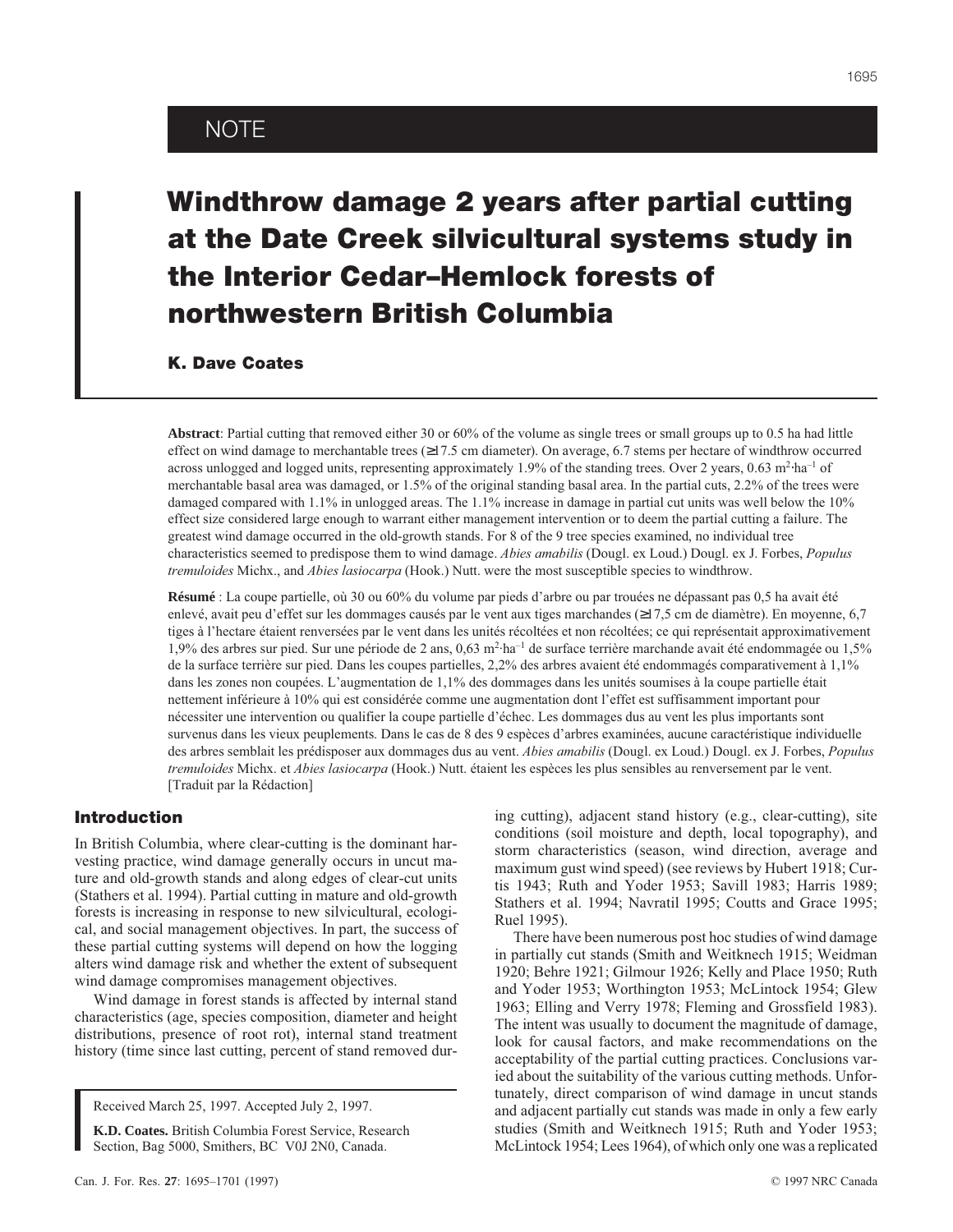|                                   |                      | $T$ reatment <sup>a</sup> |                      |      |           |                  |          |                  |          |
|-----------------------------------|----------------------|---------------------------|----------------------|------|-----------|------------------|----------|------------------|----------|
|                                   | N <sub>0</sub>       | Light                     | Heavy                |      | <b>SE</b> | Power= $0.70$    |          | Power= $0.90$    |          |
| Wind damage response variable     | removal <sup>b</sup> | removal <sup>b</sup>      | removal <sup>b</sup> | Mean |           | Min <sup>c</sup> | $Max.^c$ | Min <sup>c</sup> | $Max.^c$ |
| No of windthrown trees/ha         | $5.9{\pm}5.2$        | $8.1\pm4.2$               | $6.05\pm4.8$         | 6.7  | 2.01      | 8.48             | 10.39    | 10.84            | 13.27    |
| $\%$ windthrow                    | $1.12 \pm 1.3$       | $1.7 \pm 1.2$             | $2.72 \pm 3.7$       | 1.85 | 0.79      | 3.33             | 4.08     | 4.26             | 5.22     |
| Basal area of windthrown trees/ha | $0.53 \pm 0.53$      | $0.79 \pm 0.55$           | $0.58 \pm 0.74$      | 0.63 | 0.13      | 0.54             | 0.67     | 0.70             | 0.85     |
| % basal area                      | $0.87 \pm 0.82$      | $1.77 \pm 1.44$           | $.97 \pm 2.61$       | 1.54 | 0.56      | 2.38             | 2.92     | 3.05             | 3.73     |

**Table 1.** The extent of wind damage in the Date Creek silvicultural systems study 2 years after logging (trees  $\geq$  17.5 cm).

<sup>a</sup>No removal is the unlogged treatment; light removal had approximately 30% volume removal; heavy removal had approximately 60% volume removal.  $<sup>b</sup>$ Treatment means  $\pm$  SD, *n* = 4.</sup>

*c* Minimum and maximum ranges of differences between the smallest and largest means that could be detected at power 0.70 and 0.90.

experiment (Lees 1964). Ruel (1995), in a review focusing on how silvicultural practice affects wind damage, concluded that windthrow losses remain mostly unquantified.

In this study, a replicated experimental design was used to assess the hypothesis that increasing amounts of tree removal results in higher wind damage in the coast–interior transitional forests of northwestern British Columbia.

#### Methods

The windthrow study is a component of the Date Creek silvicultural systems study (Coates et al. 1997), established in 1992, approximately 21 km north of Hazelton, west of the Kispiox River (55°22′N, 127°50′W; 370–665 m elevation). Date Creek is within the moist cold subzone of the Interior Cedar–Hemlock biogeoclimatic zone (ICHmc; Banner et al. 1993), a transitional area between the interior and coastal forests of northwestern British Columbia (Pojar et al. 1987; Meidinger and Pojar 1991). Forests in the Date Creek area are wildfire origin stratified mixtures of coniferous and deciduous tree species. In mature stands (140 years), western hemlock (*Tsuga heterophylla* (Raf.) Sarg.) dominates; other species include western redcedar (*Thuja plicata* Donn ex D. Don), subalpine fir (*Abies lasiocarpa* (Hook.) Nutt.), lodgepole pine (*Pinus contorta* var. *latifolia* Engelm.), hybrid spruce (a complex of white spruce (*Picea glauca* (Moench) Voss), Sitka spruce (*Picea sitchensis* (Bong.) Carrière), and perhaps Engelmann spruce (*Picea engelmannii* Parry ex Engelm.)), paper birch (*Betula papyrifera* Marsh.), trembling aspen (*Populus tremuloides* Michx.), and black cottonwood (*Populus balsamifera* ssp. *trichocarpa* Torr. & Gray). Old-growth forests (250–300+ years) are dominated by western hemlock with varying amounts of western redcedar and some amabilis fir (*Abies amabilis* (Dougl. ex Loud.) Dougl. ex J. Forbes). Amabilis fir abundance increases with elevation.

The mountainous nature of the study area results in climatic variation occurring over relatively short distances. Variations correspond to elevation and surrounding topography. The moderate to steep lower slopes of the Kispiox Range make up one-half of the total area. The rest of the area is a rolling morainal landscape, dissected by many glacial meltwater channels. Morainal parent materials dominate the area, ranging in texture from loamy sand to clay loam. Eluviated Dystric Brunisols, Orthic Dystric Brunisols, and Orthic Humo–Ferric Podzols are the most common soils (Agriculture Canada Expert Committee on Soil Survey 1987).

For the windthrow study, three tree removal treatments (in approximately 20-ha treatment units) were replicated four times (12 units in total), in a randomized block design, with combinations of ecological site type and forest age as the blocking factor (mesic 140 years; mesic–submesic 140 years; mesic–subhygric 140 years; mesic 350 years). The treatments were (1) no tree removal; (2) light tree removal, where approximately 30% of the stand volume was

removed across all species and diameter classes in single stems and small groups; and (3) heavy tree removal, where approximately  $60\%$ of the stand volume was removed using a combination of small patch cuts (0.1–0.5 ha) and single-tree to small-group selection within the surrounding forest matrix. Again, in the forest matrix, trees were removed evenly across all species and diameter classes.

Wind damage was sampled in late August 1994, 2 years after logging was completed. Two major wind events occurred, one in mid-October 1993 and another in mid-August 1994 just prior to sampling. Both storms caused considerable windthrow over a much wider geographic area than the study sites and were considered 1 in 5 or 1 in 10 year events by local foresters. Unfortunately, no wind or gust speed data were recorded for either event.

To assess wind damage, transect lines were established 50 m apart (approximately 3600 m of line) on maps of each treatment unit. From these lines, approximately 2000 m of transect line was randomly selected. Windthrow originally rooted within 5 m of either side of the transect line was tallied. The total amount of transect line in an individual treatment unit was considered one plot (i.e.,  $1950 \times 10$  m wide transect line = 1.95 ha). To be tallied, a windthrown tree had to have a diameter of 17.5 cm or greater and have been either snapped or uprooted (uprooted included trees leaning at greater than a 45° angle from the vertical). Data recorded for each tree included species, stem diameter (at 1.3 m), height, height to live crown, crown class (overstory, intermediate, or suppressed), direction of fall, and type of windfall (uprooted or snapped).

The extent of windthrow was calculated both as basal area  $(m<sup>2</sup>·ha<sup>-1</sup>)$  and stems per hectare on the ground. In addition, damage was calculated as a percent of the standing basal area and stem density using stand structure data collected immediately after logging (Coates et al. 1997).

Individual tree data (mean diameter, height, height:diameter ratio, crown class) of the windthrown trees were compared with data from prism cruise plots established after logging was completed. In each cruise plot all "in" trees were recorded by species and diameter and two trees were randomly selected for height measurement. To compare the two populations (except for crown class), I used a folded form *F* statistic to test the hypothesis of equal variances and found only western hemlock diameter significant at  $P \leq 0.05$ . I then performed a classic two- sample *t*-test on all the data; thus all *P*-values in Table 5, except for hemlock diameter, assume equal variances.

In applied experiments of this type, it is important to examine the power the experiment had to detect differences among the treatment means (effect size). Based on an informal survey of local professional foresters, I selected an effect size of greater than 10% as large enough to be operationally significant. In northwestern British Columbia, 10 to 20% of a stand would have to be wind damaged before either management intervention would be considered, or the treatment would be written off as a failure.

Finally, all statistical analysis was done with SAS version 6.11 (SAS Institute Inc. 1989).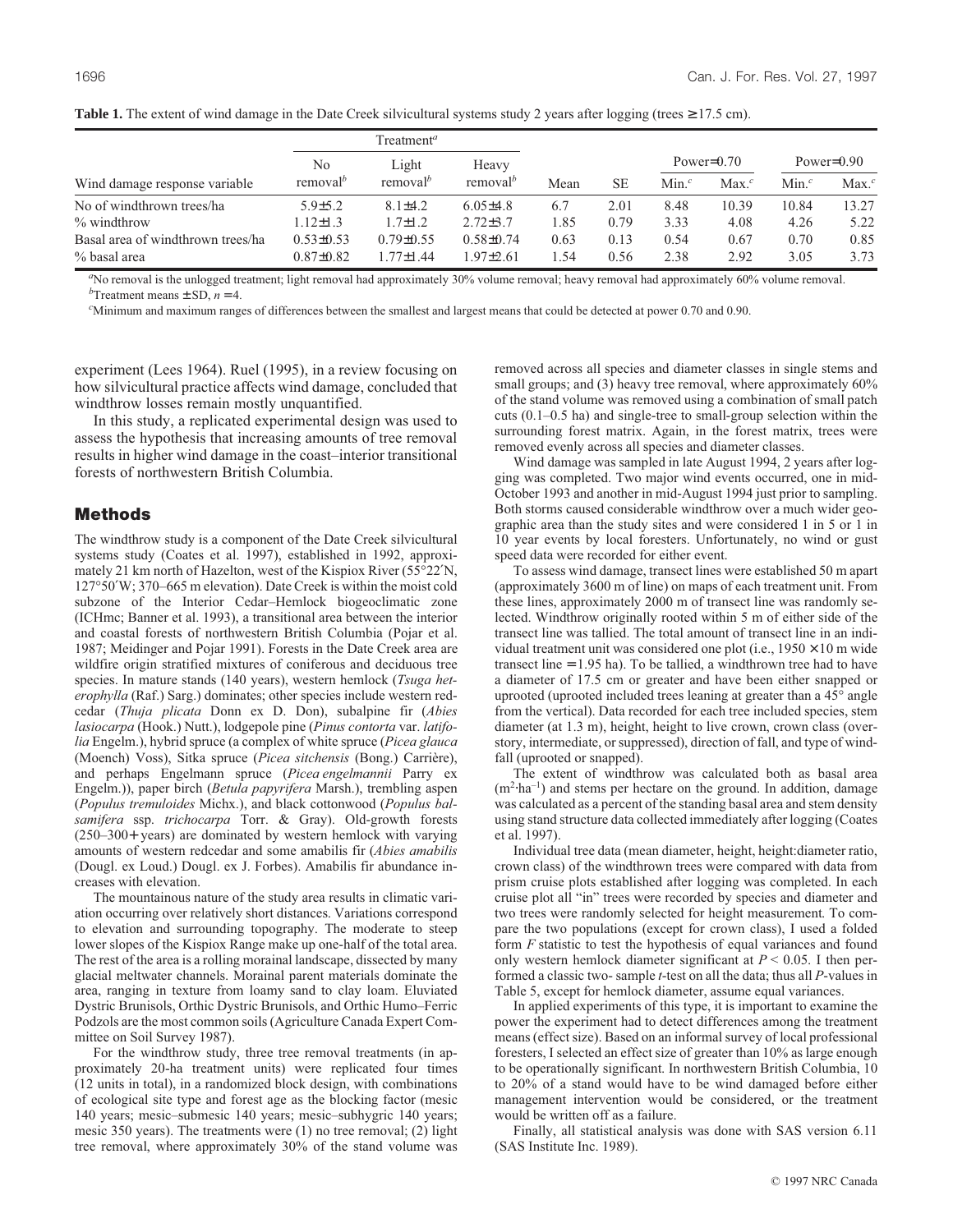|                                   | df             | SS    | MS   | $F$ -value | $P$ -value |
|-----------------------------------|----------------|-------|------|------------|------------|
| Experimental block                |                |       |      |            |            |
| No of windthrown trees/ha         | 3              | 109.2 | 36.4 | 2.3        | 0.18       |
| % windthrow                       | 3              | 35.0  | 11.7 | 4.7        | 0.05       |
| Basal area of windthrown trees/ha | 3              | 2.99  | 0.99 | 15.1       | 0.003      |
| % basal area                      | 3              | 18.8  | 6.3  | 4.9        | 0.05       |
| Tree removal level (treatment)    |                |       |      |            |            |
| No of windthrown trees/ha         | $\overline{2}$ | 12.6  | 6.3  | 0.39       | 0.69       |
| % windthrow                       | $\overline{2}$ | 5.2   | 2.5  | 1.06       | 0.4        |
| Basal area of windthrown trees/ha | $\overline{2}$ | 0.15  | 0.08 | 1.14       | 0.38       |
| % basal area                      | $\overline{2}$ | 2.8   | 1.4  | 1.09       | 0.39       |
| Error (block×treatment)           |                |       |      |            |            |
| No of windthrown trees/ha         | 6              | 96.1  | 16   |            |            |
| $%$ windthrow                     | 6              | 14.9  | 2.5  |            |            |
| Basal area of windthrown trees/ha | 6              | 0.4   | 0.07 |            |            |
| % basal area                      | 6              | 7.6   | 1.3  |            |            |
| Total                             |                |       |      |            |            |
| No of windthrown trees/ha         | 11             | 217.9 |      |            |            |
| % windthrow                       | 11             | 55.1  |      |            |            |
| Basal area of windthrown trees/ha | 11             | 3.5   |      |            |            |
| % basal area                      | 11             | 29.2  |      |            |            |

**Table 2.** ANOVA table for the wind damage response variables in a randomized block design.

## **Results**

On average, 6.7 stems per hectare of windthrow occurred across all treatment units, representing approximately 1.9% of the standing trees (Table 1). Over the 2 years,  $0.63 \text{ m}^2 \cdot \text{ha}^{-1}$  of merchantable basal area was damaged, or 1.54% of the original standing basal area (Table 1). There was little evidence that wind damage to merchantable trees (those ≥17.5 cm diameter) was greater in the light or heavy removal treatments (Table 2). This result is true for measures of both basal area and stems per hectare on the ground and for damage expressed as either percent of original basal area or original number of standing stems (Table 2; all *P*-values >0.37).

Power analysis found the experiment had a 90% reliability (at  $\alpha = 0.05$ ) to detect an effect size (difference between means) of 5.2% windthrow or more and may have had sufficient power for differences between 4.3 and 5.2% windthrow, but would not have detected differences smaller than 4.3% windthrow among the treatments (Table 1). The same detection limits exist for windthrow stems per hectare, basal area of windthrow per hectare, and percent basal area damage using numbers presented in Table 1. The experiment had nearly 100% reliability for detecting differences among treatment means (effect size) of 8% or greater windthrow (6% for basal area damage), well below the effect size considered operationally significant (10%).

Among the individual treatment units, windthrow varied from a low of 1.3 stems per hectare (0.3%, in a heavy removal unit) to a high of 12.8 stems per hectare (8.2%, also in a heavy removal unit) (Table 3). Basal area damage among individual treatment units varied from a low of 0.06 m<sup>2</sup>⋅ha<sup>-1</sup> to a high of  $1.68 \text{ m}^2 \cdot \text{ha}^{-1}$ , or between 0.2 and 5.9% of the original basal area, with both extremes again found in heavy removal units (Table 3). One clear trend in the data was a higher incidence of wind damage in the old-growth experimental block (block 1 in Table 3). Statistically, it is not possible to conclude whether this trend was due to forest age or to some other factor, such

as the physical location of the experimental block, since blocks were not replicated in the experiment. Among the mature forest experimental blocks there were no consistent trends; for example, there was no indication that the wettest sites (block 4) were least windfirm.

There was no evidence to suggest that species susceptibility to wind damage varied at different levels of tree removal (interaction among species and treatment: windthrown stems per hectare,  $P = 0.98$ ; percent windthrow,  $P = 0.61$ ; basal area damaged,  $P = 0.97$ ; percent basal area,  $P = 0.53$ ). There were, however, differences in susceptibility among species when data were pooled across all treatments and the observed distribution of windthrow was compared with the predicted distribution ( $χ²$  df = 6; value = 58.1; *P* < 0.001). Although western hemlock was by far the most common tree species and had the greatest number of wind-damaged stems (Table 4), hemlock was not the most wind-damage-prone species. The rank order of species susceptibility (percent of the original standing population damaged by wind) from most to least damaged was amabilis fir  $(5.3\%)$  > trembling aspen  $(4\%)$  > subalpine fir  $(2\%)$  > western hemlock  $(1.3\%)$  > hybrid spruce  $(0.8\%)$  > paper birch  $(0.6\%)$  > western redcedar  $(0.3\%)$  > lodgepole pine  $(0.2\%)$  > black cottonwood  $(0\%)$  (Table 4).

The majority of wind damage was uprooting of trees  $(84.4\%)$  rather than stem snapping  $(15.6\%)$ , and this trend was consistent for all species except trembling aspen; however, sample sizes for two of the species, lodgepole pine and black cottonwood, were too small to draw reliable conclusions (Table 4). Of the wind-damaged trees, 72.4% were from the overstory (top third of canopy), 24.5% were intermediate (middle third of canopy), and 3.1% were suppressed (bottom third of canopy). This was very similar to the distribution of merchantable trees immediately after logging: 74.8% overstory, 22.2% intermediate, and 3.0% suppressed. Except for western hemlock, there was no evidence (all *P*-values  $>0.05$ ) to suggest that wind-damaged individual species were different in terms of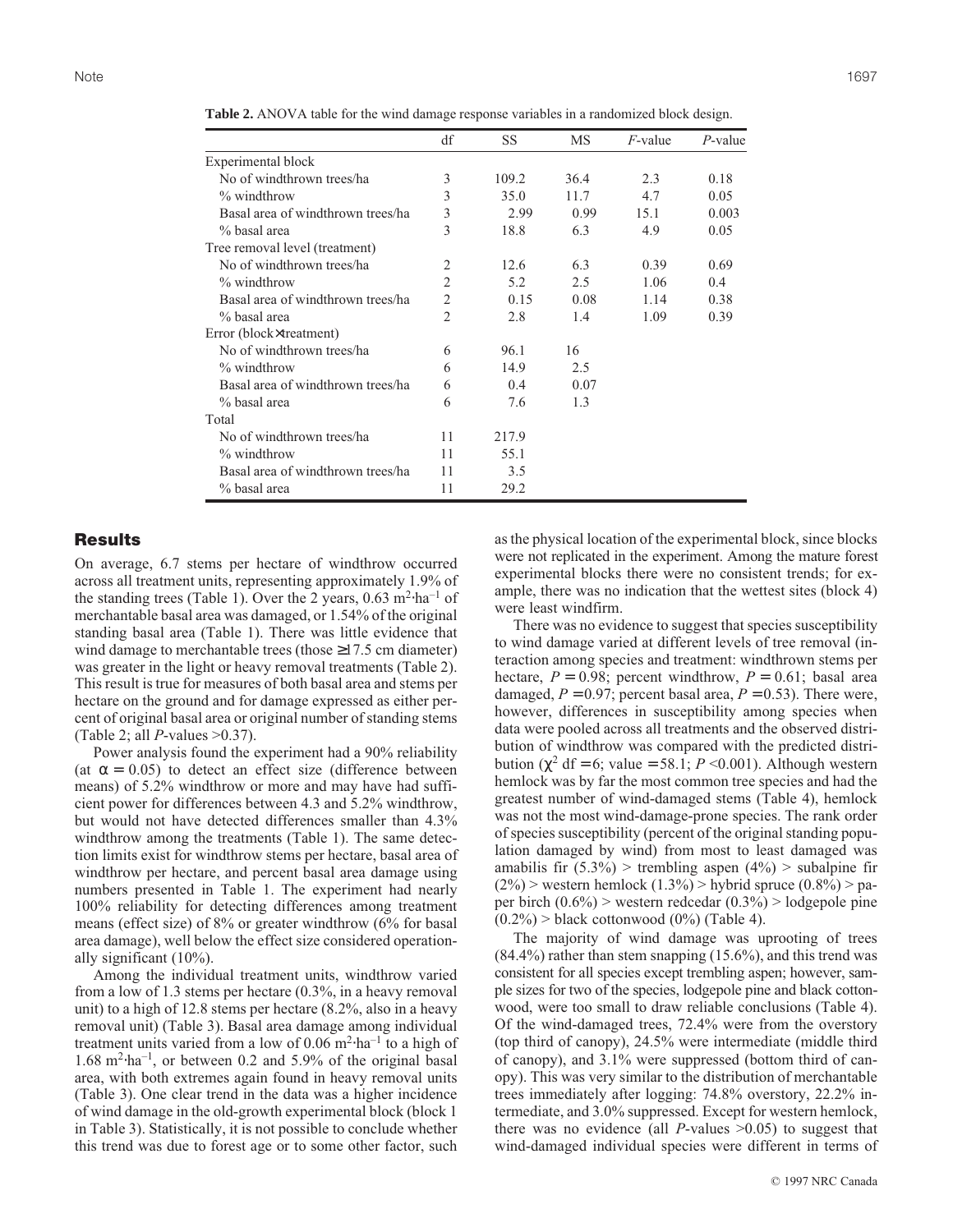|                                   |       |       |            |       |               | $T$ reatment <sup>a</sup> |       |       |               |       |       |                |
|-----------------------------------|-------|-------|------------|-------|---------------|---------------------------|-------|-------|---------------|-------|-------|----------------|
|                                   |       |       | No removal |       | Light removal |                           |       |       | Heavy removal |       |       |                |
|                                   |       | 2     | 3          | 4     |               | 2                         | 3     | 4     |               | 2     | 3     | $\overline{4}$ |
| Before cutting (1991)             |       |       |            |       |               |                           |       |       |               |       |       |                |
| No. of stems/ha                   | 414.5 | 841.7 | 957.4      | 677.2 | 458.6         | 881.3                     | 687.5 | 731.7 | 389.4         | 701.9 | 819.9 | 814.9          |
| Basal area/ha                     | 63.6  | 55.5  | 64.1       | 55.4  | 69.1          | 65.6                      | 63.5  | 69.1  | 56.7          | 55.7  | 71.2  | 70.3           |
| After cutting (1992)              |       |       |            |       |               |                           |       |       |               |       |       |                |
| No. of stems/ha                   | 414.5 | 841.7 | 957.4      | 677.2 | 285.1         | 683.3                     | 596.4 | 616.2 | 156.1         | 448.5 | 406.6 | 417.5          |
| Basal area/ha                     | 63.6  | 55.5  | 64.1       | 55.4  | 47.6          | 39.9                      | 40.6  | 46.4  | 28.7          | 28.1  | 34.3  | 30.6           |
| Wind damage (1994)                |       |       |            |       |               |                           |       |       |               |       |       |                |
| No. of windthrown trees/ha        | 12.2  | 1.5   | 1.7        | 8.03  | 9.2           | 13.1                      | 2.9   | 7.3   | 12.8          | 5.4   | 4.6   | 1.3            |
| $\%$ windthrow                    | 2.94  | 0.18  | 0.18       | 1.19  | 3.22          | 1.92                      | 0.48  | 1.19  | 8.21          | 1.21  | 1.14  | 0.32           |
| Basal area of windthrown trees/ha | 1.26  | 0.12  | 0.17       | 0.55  | 1.54          | 0.84                      | 0.31  | 0.46  | 1.68          | 0.23  | 0.34  | 0.06           |
| % basal area                      | 1.98  | 0.21  | 0.27       | 1.01  | 3.23          | 2.1                       | 0.75  | 0.99  | 5.85          | 0.82  | 0.99  | 0.21           |

**Table 3.** Number of stems and basal area per hectare before (1991) and after (1992) partial cutting and the extent of wind damage 2 years after cutting (1994) for trees  $\geq$ 17.5 cm diameter.

<sup>a</sup>No removal is the unlogged treatment; light removal had approximately 30% volume removal; heavy removal had approximately 60% volume removal. The experimental blocks are shown by the numbers 1 to 4: 1, old growth (350 years) mesic; 2, mature (140 years) mesic to submesic; 3, mature (140 years) mesic; 4, mature (140 years) mesic to subhygric.

|  |  |  |  |  |  |  |  | Table 4. Windthrow distributed by tree species, combined across all experimental blocks and treatment units. |
|--|--|--|--|--|--|--|--|--------------------------------------------------------------------------------------------------------------|
|--|--|--|--|--|--|--|--|--------------------------------------------------------------------------------------------------------------|

|                  | Windthrown<br>stems tallied | Original<br>stand density <sup>a</sup><br>(stems/ha) | Windthrow<br>density <sup>b</sup><br>(stems/ha) | Original<br>stand<br>density <sup>c</sup> $(\%)$ | Windthrow<br>$\frac{6}{6}$ of<br>windthrown trees) | Windthrow<br>$\frac{6}{6}$ of<br>standing trees) | Uprooted<br>$(\%)$ | Snapped<br>$(\%)$ |
|------------------|-----------------------------|------------------------------------------------------|-------------------------------------------------|--------------------------------------------------|----------------------------------------------------|--------------------------------------------------|--------------------|-------------------|
| Amabilis fir     |                             | $2.8 \pm 8.7$                                        | $0.18 \pm 0.43$                                 | 0.5                                              | 2.7                                                | 5.28                                             | 75                 | 25                |
| Trembling aspen  | 6                           | $7.0 \pm 13.7$                                       | $0.28 \pm 0.48$                                 | 1.3                                              | 4.2                                                | 4.00                                             | 50                 | 50                |
| Subalpine fir    | 5                           | $10.6 \pm 10.7$                                      | $0.20 \pm 0.38$                                 | 2.0                                              | 3.0                                                | 1.98                                             | 100                |                   |
| Western hemlock  | 129                         | 349.6±149.5                                          | $5.37\pm4.34$                                   | 64.6                                             | 80.5                                               | 1.31                                             | 85                 | 15                |
| Hybrid spruce    | 4                           | $17.3 \pm 14.6$                                      | $0.14\pm0.27$                                   | 3.2                                              | 2.1                                                | 0.80                                             | 75                 | 25                |
| Paper birch      | 6                           | $32.9 \pm 36.4$                                      | $0.22 \pm 0.49$                                 | 6.1                                              | 3.3                                                | 0.55                                             | 86                 | 14                |
| Western redcedar |                             | $101.6 \pm 58.6$                                     | $0.25 \pm 0.49$                                 | 18.8                                             | 3.7                                                | 0.25                                             | 90                 | 11                |
| Lodgepole pine   |                             | 15.8±26.0                                            | $0.03\pm0.12$                                   | 2.9                                              | 0.5                                                | 0.22                                             | $\Omega$           | 100               |
| Black cottonwood | $\theta$                    | $4.1 \pm 5.3$                                        | $0.00 \pm 0.00$                                 | 0.8                                              | 0.0                                                | 0.00                                             | $\mathbf{0}$       | $\Omega$          |
| Total            | 163                         | 541.7±230.2                                          | $6.67{\pm}4.45$                                 | 100.0                                            | 100.0                                              |                                                  |                    |                   |

<sup>a</sup>Stand density (mean  $\pm$  SD,  $n = 12$ ) data are from immediately after removal treatments were applied (Coates et al. 1997).

*b*Windthrow density (mean  $\pm$  SD, *n* = 12) data are for uprooted (>45°) and snapped trees recorded 2 years after removal treatments were applied.

*c* For example, 1.3% of the original stand density comprised trembling aspen.

mean diameter, height, or height:diameter ratio from the population of trees sampled in the cruise plots established right after logging (Table 5). Wind-damaged hemlock trees appear to be smaller in diameter, but still fairly tall, resulting in a high height:diameter ratio compared with the general hemlock population. Wind damaged paper birch, although not significant  $(P = 0.06)$ , tended to have high height: diameter ratios (Table 5). The crown class distribution of wind-damaged trees by species was also quite similar to that of the population right after logging was completed (Table 5).

Finally, there was a very consistent trend in the direction of fall of all wind-damaged trees (Fig. 1). The vast majority of trees fell to the north, suggesting winds from the south caused most of the damage. This is reasonable given that the Kispiox River valley is orientated north–south and the major winds coming from the Pacific Coast (up the Skeena River from Prince Rupert) would enter the Kispiox valley from the south.

#### **Discussion**

The results demonstrate that partial cutting rates of up to 60% removal can be undertaken in previously unmanaged mixedspecies forests with little resulting short-term increase in wind damage. A certain amount of wind damage is acceptable, or even desirable, from an ecosystem perspective, but at some point damage can compromise management objectives. Choosing a threshold level of damage depends on management values. After 2 years, 2.2% of the trees had been damaged in partially cut units compared with 1.1% in unlogged areas. This experiment does not have the power to detect whether a 1.1% difference was due to the partial cutting. However, the 1.1% increase in damage was well below the 10% effect size (the difference between treatment means) considered large enough to warrant either management intervention or to deem the partial cutting a failure.

Amabilis fir, trembling aspen, and subalpine fir were the most windthrown species in the study. This corresponds well with other studies that have reported true firs among the most susceptible tree species (e.g., Ruel 1995). However, it is possible that our amabilis fir results may be biased by the fact that amabilis fir occurred only in the old-growth experimental block, which experienced the highest levels of wind damage. Hardwoods are generally considered to be quite windfirm, and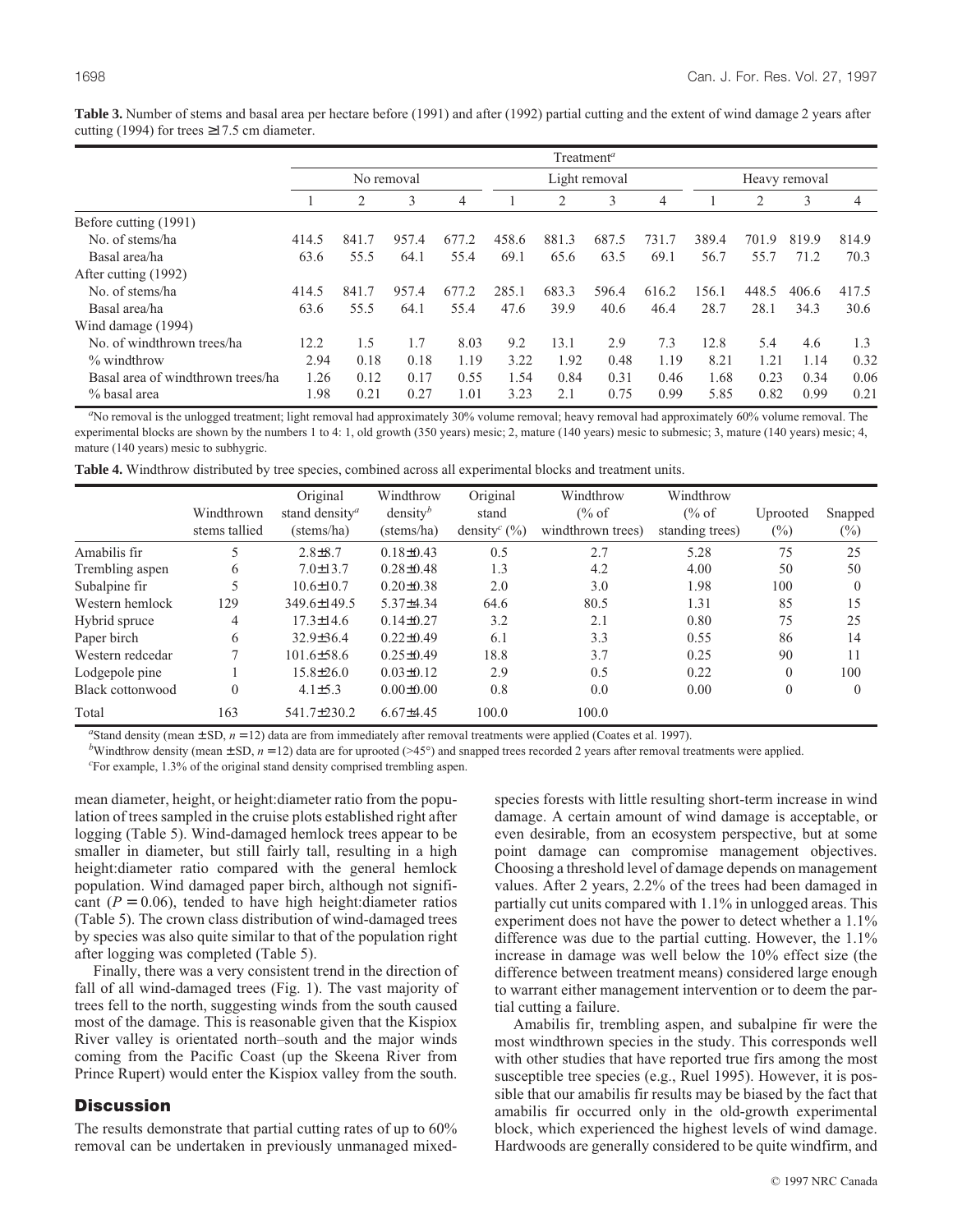**Table 5.** Tree characteristics from prism cruise plots established immediately after logging and from the windthrown trees, combined across all experimental blocks and treatment units.

|                         |                      |                                |                              |                           |                     | Crown class <sup>a</sup> |                      |
|-------------------------|----------------------|--------------------------------|------------------------------|---------------------------|---------------------|--------------------------|----------------------|
|                         | Sample<br>size $(n)$ | Diameter<br>$mean \pm SE, cm)$ | Height<br>$(mean \pm SE, m)$ | Height:<br>diameter ratio | Overstory<br>$(\%)$ | Intermediate<br>$(\%)$   | Suppressed<br>$(\%)$ |
| Amabilis fir            |                      |                                |                              |                           |                     |                          |                      |
| Original stand          | 29, $8^b$            | $37.9 \pm 2.0$                 | $32.9 \pm 1.6$               | 78.7±2.9                  | 85                  | 11                       | $\overline{4}$       |
| Windthrown stems        | 5                    | $33.1 \pm 4.5$                 | $28.0 \pm 3.4$               | $85.4 \pm 2.1$            | 80                  | 20                       | $\mathbf{0}$         |
| $P$ -value              |                      | 0.37                           | 0.17                         | 0.13                      |                     |                          |                      |
| Trembling aspen         |                      |                                |                              |                           |                     |                          |                      |
| Original stand          | 24, 8                | $30.0 \pm 1.6$                 | $26.3 \pm 1.0$               | $92.5 \pm 5.7$            | 100                 | $\mathbf{0}$             | $\boldsymbol{0}$     |
| Windthrown stems        | 6                    | $30.8 \pm 3.2$                 | $26.2 \pm 0.9$               | $87.9{\pm}5.8$            | 100                 | $\theta$                 | $\theta$             |
| $P$ -value              |                      | 0.84                           | 0.93                         | 0.59                      |                     |                          |                      |
| Subalpine fir           |                      |                                |                              |                           |                     |                          |                      |
| Original stand          | 26, 5                | $38.4 \pm 2.7$                 | $27.1 \pm 2.4$               | $86.5 \pm 3.3$            | 88                  | 12                       | $\boldsymbol{0}$     |
| Windthrown stems        | 5                    | $37.2 \pm 3.8$                 | $31.4 \pm 1.9$               | $86.3{\pm}4.7$            | 100                 | $\theta$                 | $\theta$             |
| $P$ -value              |                      | 0.85                           | 0.19                         | 0.97                      |                     |                          |                      |
| Western hemlock         |                      |                                |                              |                           |                     |                          |                      |
| Original stand          | 1258, 334            | $40.3 \pm 0.5$                 | $26.9 \pm 0.3$               | $74.1 \pm 1.1$            | 75                  | 22                       | 3                    |
| Windthrown stems        | 129                  | $32.1 \pm 1.1$                 | $24.6 \pm 0.5$               | $83.0 \pm 2.1$            | 67                  | 30                       | $\overline{3}$       |
| $P$ -value              |                      | 0.0001                         | 0.0001                       | 0.0001                    |                     |                          |                      |
| Hybrid spruce           |                      |                                |                              |                           |                     |                          |                      |
| Original stand          | 99, 28               | $46.7 \pm 1.4$                 | $33.7 \pm 1.1$               | $73.8 \pm 2.4$            | 94                  | 6                        | $\boldsymbol{0}$     |
| Windthrown stems        | $\overline{4}$       | $44.6{\pm}4.1$                 | $34.5 \pm 1.7$               | 78.9±6.9                  | 100                 | $\theta$                 | $\Omega$             |
| $P$ -value              |                      | 0.78                           | 0.78                         | 0.46                      |                     |                          |                      |
| Paper birch             |                      |                                |                              |                           |                     |                          |                      |
| Original stand          | 87, 28               | $28.4 \pm 1.0$                 | $22.7 \pm 1.2$               | $80.5 \pm 4.7$            | 64                  | 35                       | $\mathbf{1}$         |
| Windthrown stems        | 6                    | $24.8 \pm 2.4$                 | $24.5 \pm 1.6$               | $103.0 \pm 12.3$          | 100                 | $\mathbf{0}$             | $\mathbf{0}$         |
| $P$ -value              |                      | 0.34                           | 0.51                         | 0.06                      |                     |                          |                      |
| Western redcedar        |                      |                                |                              |                           |                     |                          |                      |
| Original stand          | 342, 89              | $48.2 \pm 1.4$                 | $25.9 \pm 0.8$               | $68.0 \pm 2.4$            | 64                  | 32                       | $\overline{4}$       |
| Windthrown stems        | 7                    | $42.4 \pm 6.1$                 | $24.7 \pm 2.8$               | $61.2{\pm}7.4$            | 72                  | 14                       | 14                   |
| $P$ -value              |                      | 0.56                           | 0.68                         | 0.45                      |                     |                          |                      |
| Lodgepole pine          |                      |                                |                              |                           |                     |                          |                      |
| Original stand          | 47, 14               | $32.6 \pm 1.0$                 | $28.2 \pm 1.2$               | $90.7 \pm 3.5$            | 98                  | $\overline{2}$           | $\boldsymbol{0}$     |
| Windthrown stems        | $\mathbf{1}$         | 21.0                           | 27.0                         | 128.6                     | 100                 | $\theta$                 | $\mathbf{0}$         |
| <b>Black cottonwood</b> |                      |                                |                              |                           |                     |                          |                      |
| Original stand          | 44, 10               | $72.3 \pm 5.1$                 | $34.9 \pm 1.3$               | $92.5 \pm 5.9$            | 100                 | $\mathbf{0}$             | $\boldsymbol{0}$     |
| Windthrown stems        | $\theta$             |                                |                              |                           | $\theta$            | $\theta$                 | $\overline{0}$       |

**Note**: *P*-values are from a two sample *t*-test.

*a* Overstory, intermediate, and suppressed indicate that crowns occupy top, middle, and bottom thirds of the canopy, respectively.

*b* 29, 8 are sample sizes for diameter, and height and height:diameter ratio, respectively.

except for aspen this was the case in the mixed-species stands. The high incidence of aspen windthrow might be due to their tendency to have high levels of decay when old (Peterson and Peterson 1995). Unlike other studies (e.g., Curtis 1943; Ruth and Yoder 1953), the trees wind damaged in the Date Creek study were simply a subsample of the population of trees found in the forest. Except for western hemlock (and possibly paper birch), where trees with a high height:diameter ratio were most damage prone, there were no individual tree characteristics that seemed to predispose trees to damage. Nor was the susceptibility of individual trees affected by the levels of tree removal tested in the study.

The highest levels of damage occurred in the old-growth stands, generally 2 to 3 times greater for each wind damage variable (Table 2) than in the mature stands. The heavy removal old-growth stand was by far the most wind-damaged stand in the experiment. The overall high level of damage in old-growth stands is more likely due to the trees being old and often decayed than to the location of the units. Advanced age, large size, and presence of pathogens are frequently associated with higher windthrow risk (Hubert 1918; Behre 1921; Curtis 1943; Lohmander and Helles 1987). Wind damage in the heavy removal treatment may have been a topographic effect or due to the level of tree removal. The stand was adjacent to the unlogged unit, which suffered little damage. This suggests that old-growth stands may be more susceptible to wind damage as logging removal rates increase.

The mature stands (140 years), although old by industrial forest management standards, were quite windfirm. In these stands, losses to wind damage were 0.17 m<sup>2</sup>⋅ha<sup>-1</sup>⋅year<sup>-1</sup> over the 2-year study. To put this in perspective, growth in the mature stands has averaged 0.39 m2⋅ha–1⋅year–1 over 140 years (Coates et al. 1997), and thus windthrow losses have been less than half of 1 year's average growth. These losses are similar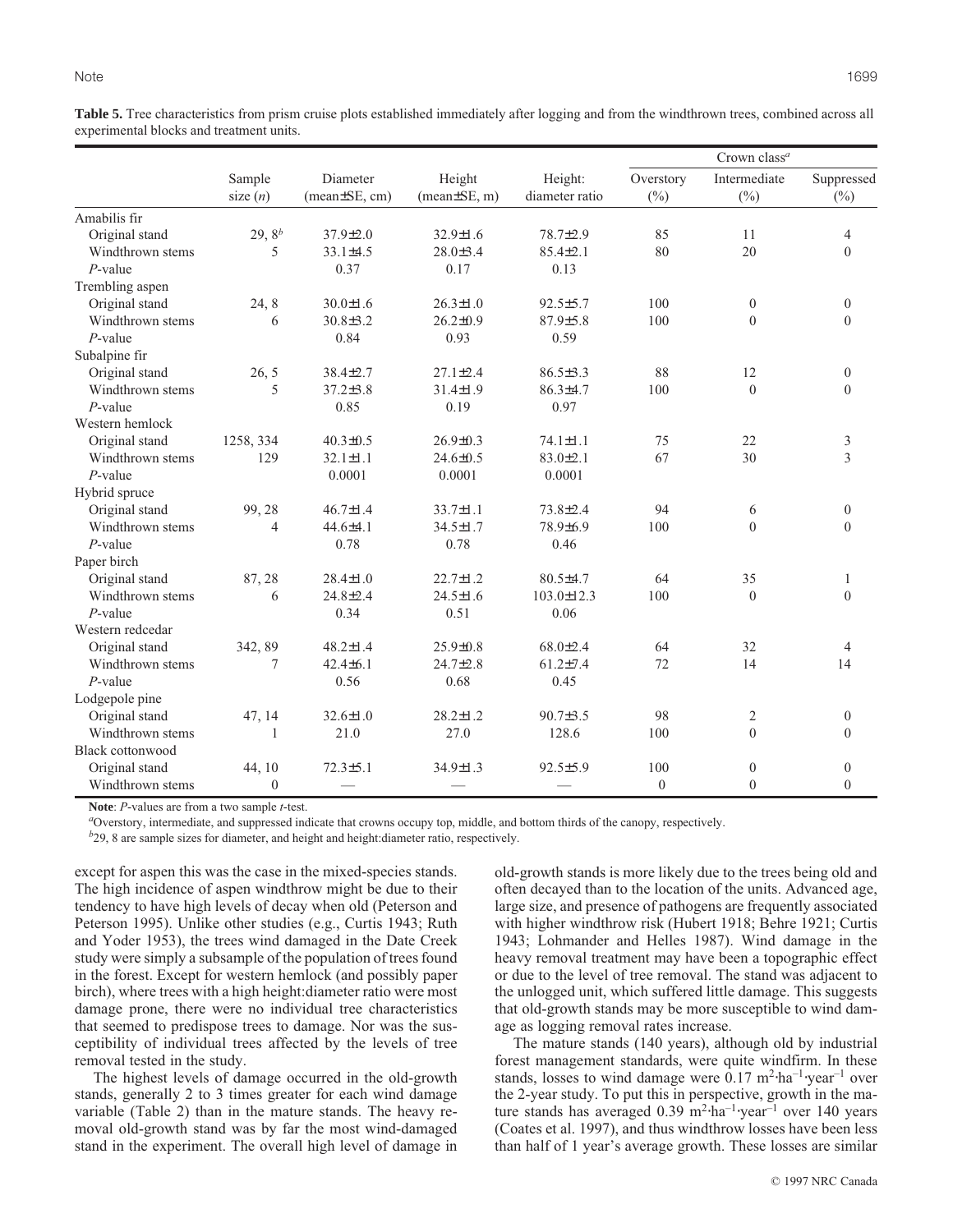

in magnitude to those found with other partial cutting studies in mixed eastern U.S. forests (Behre 1921; McLintock 1954), in New Brunswick upland spruce–fir (Kelly and Place 1950), after single-tree selection in northern interior B.C. forests (Glew 1963), in mixed spruce–aspen forests of northern Alberta (Lees 1964), and in selection cuttings of overmature spruce–fir stands in Quebec (Weetman and Algar 1976). Like Date Creek, all of these studies were in unmanaged stands of natural origin.

Windthrow studies that have reported low levels of damage in partially cut stands appear to have certain elements in common. Some sort of dispersed cutting pattern has been used and maximum canopy opening size is relatively small. In my study, trees were removed individually or in groups with a maximum opening size of 0.5 ha. The six studies cited above (Behre 1921; Kelly and Place 1950; McLintock 1954; Glew 1963; Lees 1964; Weetman and Algar 1976) had similar levels and patterns of tree removal.

A western U.S. study (Worthington 1953), which contrasted small and large opening sizes, found negligible damage around 0.5- to 1.6-ha openings, but severe damage around large clear-cut boundaries. Similarly, Glew (1963) reported little damage with single-tree selection but high damage in strip-cut areas. Other strip-cutting studies have also reported high levels of damage (Fleming and Grossfield 1983). In general, wind damage increases when tree removal rates are high (Lohmander and Helles 1987).

Windthrow research has shown that damage is greatest in the first few years following logging (Weidman 1920; Fleming and Grossfield 1983; Laiho 1987). Valid long-term comparisons of partially cut and unlogged stands should measure net growth, balancing losses due to windthrow (and other factors such as competition-induced mortality, insects, and pathogens) against growth gains in released trees.

Wind damage is a natural liability in forest management.

The cutting pattern employed in partial cuts appears to be a critical element in windthrow susceptibility. As with any cutting method, careful attention to topographic features and prevailing wind directions is required to mitigate windthrow risk. Although this study presents results from only 2 years after logging, the area has been subject to two major storms. These early results suggest that fear of wind damage should not prevent forest managers from implementing partial cutting prescriptions.

#### Acknowledgements

Les Priest assisted with collection of the field data. Thanks go to Phil Burton, Sybille Haeussler, Steve Mitchell, and an anonymous reviewer who provided helpful comments on early drafts, and to Wendy Bergurd, who provided advice on statistical analysis. This study was partially supported by the silvicultural systems program of the Ministry of Forests, Silviculture Practices Branch, Victoria, B.C.

#### References

- Agriculture Canada Expert Committee on Soil Survey. 1987. The Canadian system of soil classification. Agric. Can. Publ. 1646.
- Banner, A., MacKenzie, W., Haeussler, S., Thomson, S., Pojar, J., and Trowbridge, R. 1993. A field guide to site identification and interpretation for the Prince Rupert Forest Region. B.C. Ministry of Forests, Victoria, B.C. Land Manag. Handb. 26.
- Behre, C.E. 1921. A study of windfall in the Adirondacks. J. For. **19**: 632–637.
- Coates, K.D., Banner, A., Steventon, J.D., LePage, P., and Bartemucci, P. 1997. The Date Creek silvicultural systems study in the Interior Cedar–Hemlock forests of northwestern British Columbia: overview and treatment summaries. B.C. Ministry of Forests, Victoria, B.C. Land Manag. Handb. 38. In press.
- Coutts, M.P., and Grace, J. (*Editors*). 1995. Wind and trees. Cambridge University Press, Cambridge, U.K.
- Curtis, J.D. 1943. Some observations on wind damage. J. For. **41**: 877–882.
- Elling, A.E., and Verry, E.S. 1978. Predicting wind-caused mortality in strip-cut stands of peatland black spruce. For. Chron. **54**: 249–252.
- Fleming, R.L., and Crossfield, R.M. 1983. Strip cutting in shallowsoil upland black spruce near Nipigon, Ontario. III. Windfall and mortality in the leave strips: preliminary results. Can. For. Serv. Great Lakes For. Res. Cent. Inf. Rep. O-X-354.
- Gilmour, J.D. 1926. Clear-cutting of pulpwood lands. For. Chron. **2**: 1–2.
- Glew, D.R. 1963. The results of stand treatment in the white spruce–alpine fir type of the northern interior of British Columbia. For. Dep. Lands, Forests, and Water Resources, B.C. Forestry Service, Victoria, B.C. Manag. Note 1.
- Harris, A.S. 1989. Wind in the forests of southeast Alaska and guides for reducing damage. USDA For. Serv. Gen. Tech. Rep. PNW-GTR-224.
- Hubert, E.E. 1918. Fungi as contributory causes of windfall in the northwest. J. For. **16**: 696–714.
- Kelly, J.A.B., and Place, I.C.M. 1950. Windfirmness of residual spruce and fir. Pulp Pap. Mag. Canada, **51**(6): 124.
- Laiho, O. 1987. Susceptibility of forests to windthrow in Southern Finland. Folia For. **706**: 23–24.
- Lees, J.C. 1964. A test of harvest cutting methods in Alberta's spruce–aspen forest. Can. Dep. For. Publ. No. 1042.
- Lohmander, P., and Helles, F. 1987. Windthrow probability as a